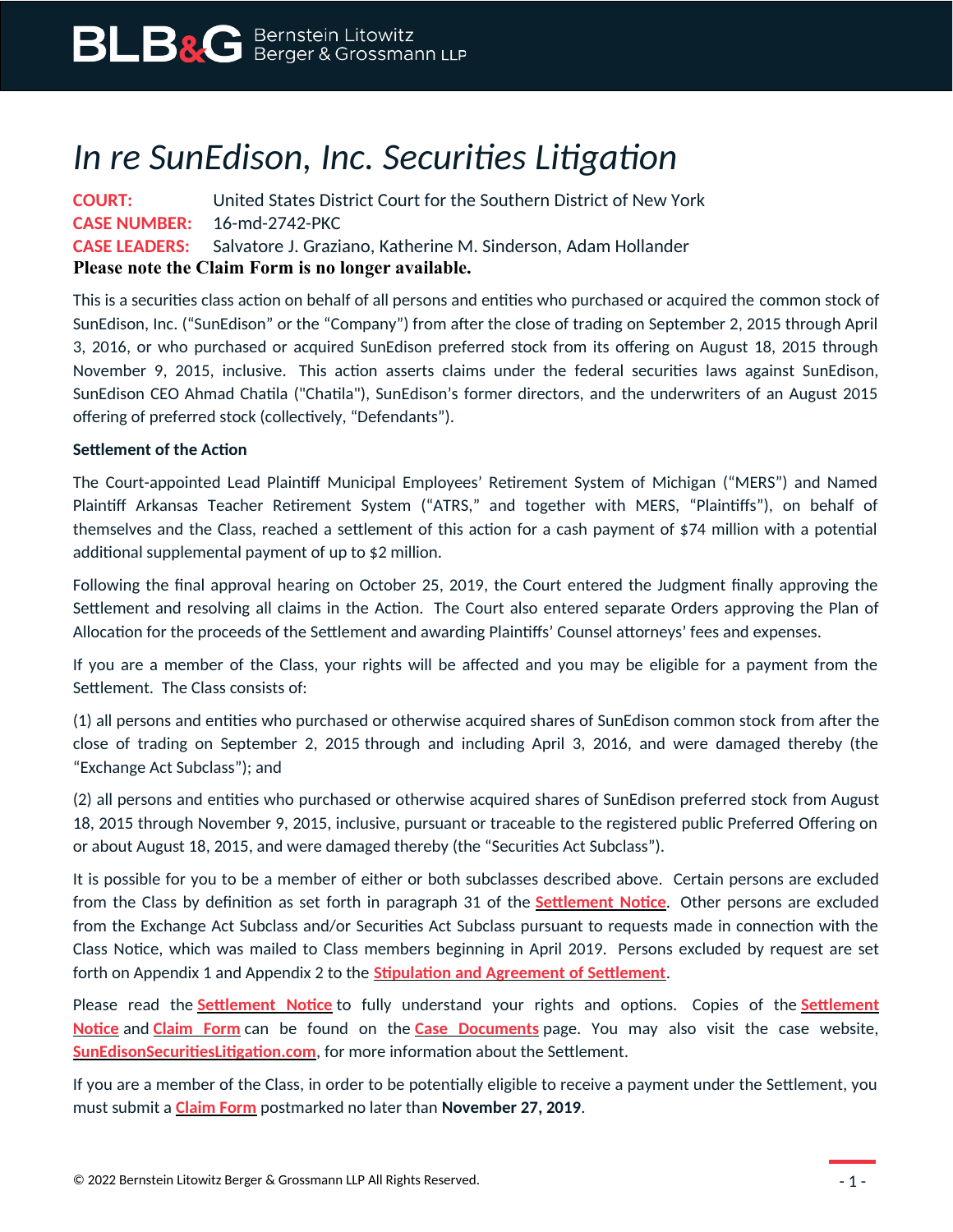

Payments to eligible claimants will be made only after the completion of all claims processing. Please be patient, as this process will take some time to complete.

#### **Background**

The action alleges that the executives of SunEdison, at one time one of the largest renewable energy companies in the world, misled investors concerning its financial condition. Specifically, Plaintiffs allege that, throughout the Class Period, SunEdison's senior executives defrauded investors through a series of misrepresentations concerning the Company's liquidity position, debt profile, and the viability of SunEdison's business strategy.

Investors began to learn the truth about the Company's financial condition through a series of corrective disclosures. For example, beginning in November 2015, the Company disclosed that it had reclassified approximately \$740 million worth of "non-recourse" debt as "recourse," thereby admitting that the Company had misrepresented the nature of its debt and that, in truth, the lenders on these obligations could recover directly from the Company. In addition, SunEdison disclosed that it had entered into a one-year \$170 million loan with Goldman Sachs at an effective 15% interest rate in August 2015—*i.e.*, at the same time that the Company was assuring investors that its liquidity position was strong. Contrary to Defendants' representations, analysts explained that a loan with these terms demonstrated that the Company had "emergency cash needs" because no borrower would be forced to take out a loan on such terms other than a "distressed company." As a result of the disclosures of SunEdison's true financial condition, the Company's stock has declined over 95% from its Class Period high.

#### **History of the Litigation**

On March 24, 2016, the Honorable Rodney W. Sippel of the United States District Court for the Eastern District of Missouri appointed MERS as Lead Plaintiff and BLB&G as Lead Counsel.

On April 21, 2016, SunEdison filed for bankruptcy before the United States Bankruptcy Court for the Southern District of New York. On April 25, 2016, SunEdison filed a notice of bankruptcy filing, notifying the District Court for the Eastern District of Missouri that any further action against the Company was stayed pursuant to the automatic bankruptcy stay of United States Bankruptcy Code. On April 26, 2016, in light of SunEdison's notice of bankruptcy, the District Court for the Eastern District of Missouri issued an order administratively closing the action. On July 19, 2016, the Court issued an order permitting Lead Plaintiff to file a consolidated amended securities class action complaint (the "CAC") against non-debtor defendants. Lead Plaintiff filed the CAC, three days later, on July 22, 2016, against, among others, SunEdison's former CEO, its Class Period directors, and the underwriters of SunEdison's August 2015 Preferred Offering.

In July 2016, Lead Plaintiff filed a motion before the United States Judicial Panel on Multidistrict Litigation (the "MDL Panel") to transfer this case and multiple other related cases pending nationwide to the Southern District of New York. On October 4, 2016, the MDL Panel granted Lead Plaintiff's motion and transferred this case to Judge Castel of the Southern District of New York.

On March 21, 2017, Plaintiffs filed a Second Amended Consolidated Class Action Complaint (the "SAC"). On March 6, 2018, after full briefing on Defendants' motions to dismiss the SAC, Judge Castel issued a decision sustaining in part the SAC for Section 11 claims related to the August 2015 Offering and Section 10(b) claims arising from a September 2, 2015 statement by Defendant Chatila.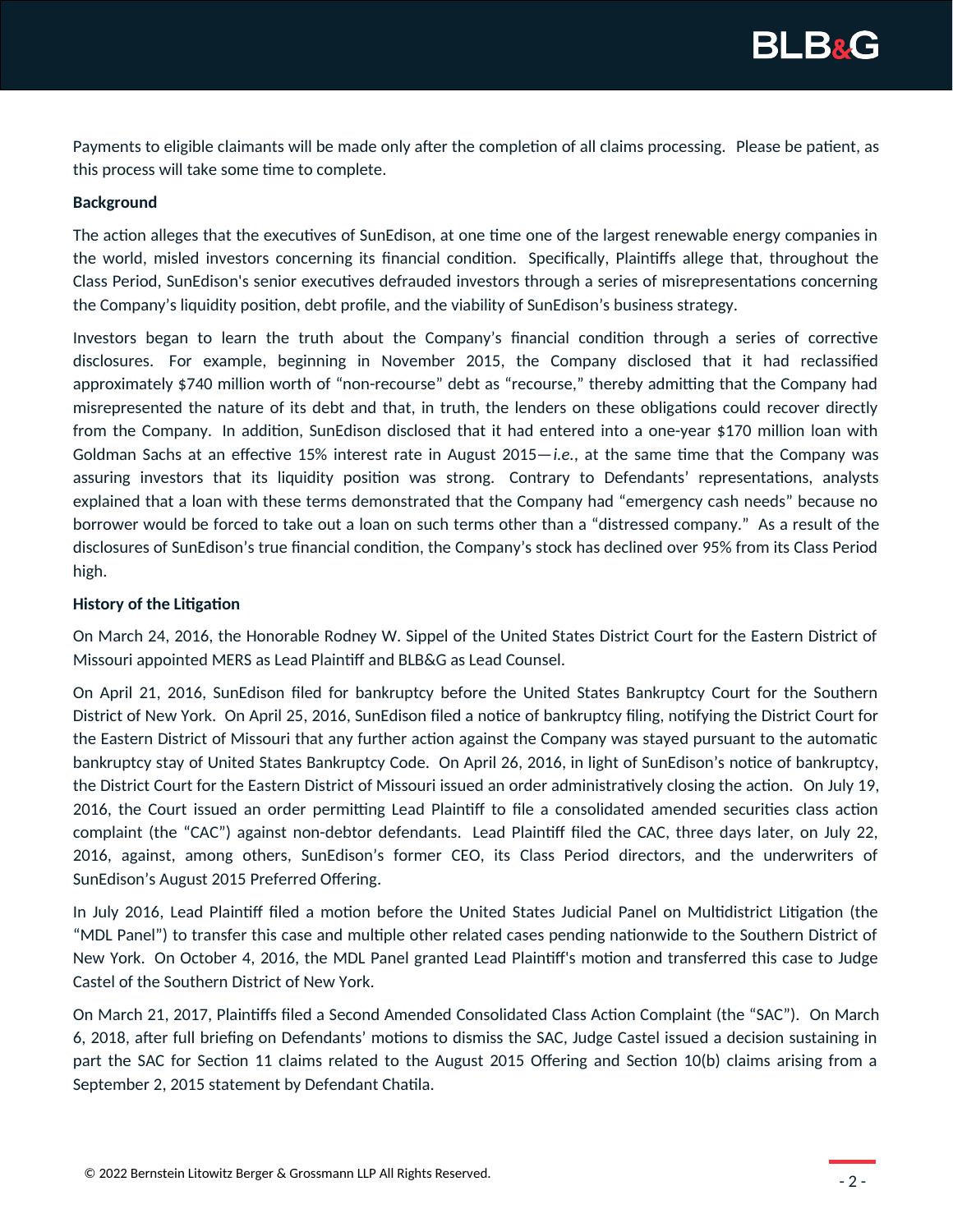

Discovery in the Action commenced in March 2018. Defendants and third parties produced more than 300,000 documents, totaling more than 2,260,000 pages, to Plaintiffs. Plaintiffs produced over 12,000 pages of documents to Defendants, and Plaintiffs' market-efficiency expert produced more than 22,000 additional pages of documents to Defendants. Between October 2018 and February 2019, Plaintiffs deposed 19 fact witnesses, including nine former senior executives or high-ranking employees of SunEdison or related companies TerraForm Power and TerraForm Global, four former directors of SunEdison, and six representatives of the Underwriter Defendants. In connection with Plaintiffs' class-certification motion, Defendants deposed one representative from each Plaintiff, as well as Plaintiffs' market-efficiency expert Dr. Steven Feinstein. The Parties also served and responded to interrogatories and requests for admission and exchanged numerous letters, including disputes between the Parties and with nonparties, concerning discovery issues, several of which were submitted to the Court for resolution.

On June 13, 2018, Lead Plaintiff filed a motion for class certification. Following briefing on the motion, on January 7, 2019, the Court issued an Opinion and Order granting the class certification motion with a modified class as described herein. The "Class" certified by the Court consists of two subclasses: (1) all persons and entities who purchased or otherwise acquired shares of SunEdison common stock between September 2, 2015 and April 4, 2016, and were damaged thereby (the "Exchange Act Subclass"); and (2) all persons and entities who purchased or otherwise acquired shares of SunEdison preferred stock between August 18, 2015 and November 9, 2015, inclusive, pursuant or traceable to the registered public offering on or about August 18, 2015, and were damaged thereby (the "Securities Act Subclass," and together with the Exchange Act Subclass, the "Class"). The Court also appointed MERS as the Class Representative for the Exchange Act Subclass and ATRS as Class Representative for the Securities Act Subclass (MERS and ATRS, together, the "Class Representatives"), and appointed BLB&G as Class Counsel. A copy of the Notice of Pendency of Class Action can be viewed on the **[Case Documents](https://www.blbglaw.com/cases/sunedison?viewDocs=1)** page.

On June 11, 2019, following multiple mediation sessions and extended settlement negotiations, the Parties reached an agreement in principle to settle the Action in return for a total cash payment by or on behalf of Defendants of \$74 million, with the possibility of an additional contingent payment of up to \$2 million more.

On July 11, 2019, the Parties entered into the Stipulation and Agreement of Settlement (the "Stipulation"), which sets forth the terms and conditions of the Settlement. The Stipulation can be viewed on the **[Case Documents](https://www.blbglaw.com/cases/sunedison?viewDocs=1)** page or at **[www.SunEdisonSecuritiesLitigation.com](https://sunedisonsecuritieslitigation.com/)**.

On July 12, 2019, Plaintiffs filed a motion for preliminary approval of the Settlement, requesting that the Court authorize notice of the Settlement to be sent to the Class and schedule a date for hearing on final approval of the Settlement and related matters. On July 16, 2019, the Court entered its Order Preliminarily Approving Settlement and Providing for Settlement Notice, which scheduled a hearing for October 25, 2019 to consider final approval of the Settlement and related matters.

On September 20, 2019, Plaintiffs and Lead Counsel filed their papers in support of the Settlement, the Plan of Allocation, and the fee and expense application.

Following the final approval hearing on October 25, 2019, the Court entered the Judgment finally approving the Settlement and resolving all claims in the Action. The Court also entered separate Orders approving the Plan of Allocation for the proceeds of the Settlement and awarding Plaintiffs' Counsel attorneys' fees and expenses.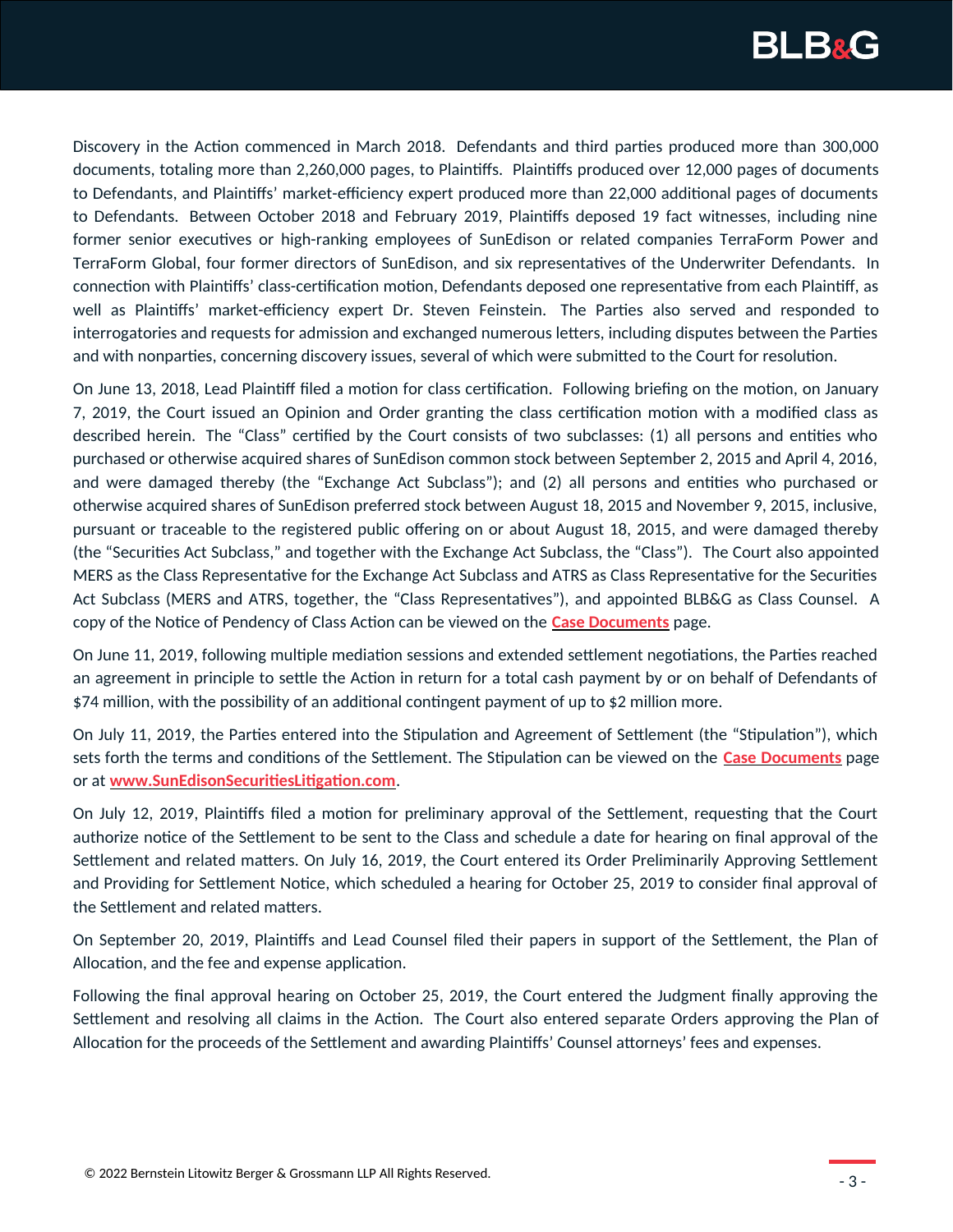## **Case Documents**

- Notice of (I) Proposed Settlement and Plan of Allocation; (II) Settlement Hearing; and (III) Motion for Attorneys' Fees and Litigation Expenses ("Settlement Notice")
- Notice: Claim Form No Longer Available
- August 26, 2020 Order Approving Distribution
- August 20, 2020 Notice of Motion for Disbursement of Funds
- August 20, 2020 Memorandum of Law in Support of Motion for Disbursement of Funds
- August 20, 2020 Proposed Order
- August 20, 2020 Declaration of Richard W. Simmons
- August 20, 2020 Exhibit A
- August 20, 2020 Exhibit B
- August 20, 2020 Exhibit C
- August 20, 2020 Exhibit D
- August 20, 2020 Exhibit E
- August 20, 2020 Exhibit F
- August 20, 2020 Exhibit G
- July 14, 2020 Pre-Motion Letter Addressed to Judge P. Kevin Castel from Katherine M. Sinderson
- October 25, 2019 Judgment Approving Class Action Settlement
- October 25, 2019 Order Approving Plan Of Allocation Of Net Settlement Fund
- October 25, 2019 Order Awarding Attorney's Fees And Litigation Expenses
- October 18, 2019 Reply Memorandum of Law in Further Support of (I) Plaintiff's Motion for Final Approval of Settlement and Plan of Allocation; and (II) Lead Counsel's Motions for an Award of Attorney's Fees and Litigation Expenses
- September 20, 2019 Notice of Plaintiffs' Motion for Final Approval of Settlement and Plan of Allocation
- September 20, 2019 Memorandum of Law in Support of Plaintiffs' Motion for Final Approval of Settlement and Plan of Allocation
- September 20, 2019 Memorandum of Law in Support of Lead Counsel's Motion for Attorneys' Fees and Litigation Expenses
- September 20, 2019 Notice of Lead Counsel's Motion for Attorneys' Fees and Litigation Expenses
- September 20, 2019 Declaration of Salvatore J. Graziano in Support of: (Plaintiffs' Motion for Final Approval of Settlement and Plan of Allocation; and (II) Lead Counsel's Motion for Attorneys' Fees and Litigation Expenses